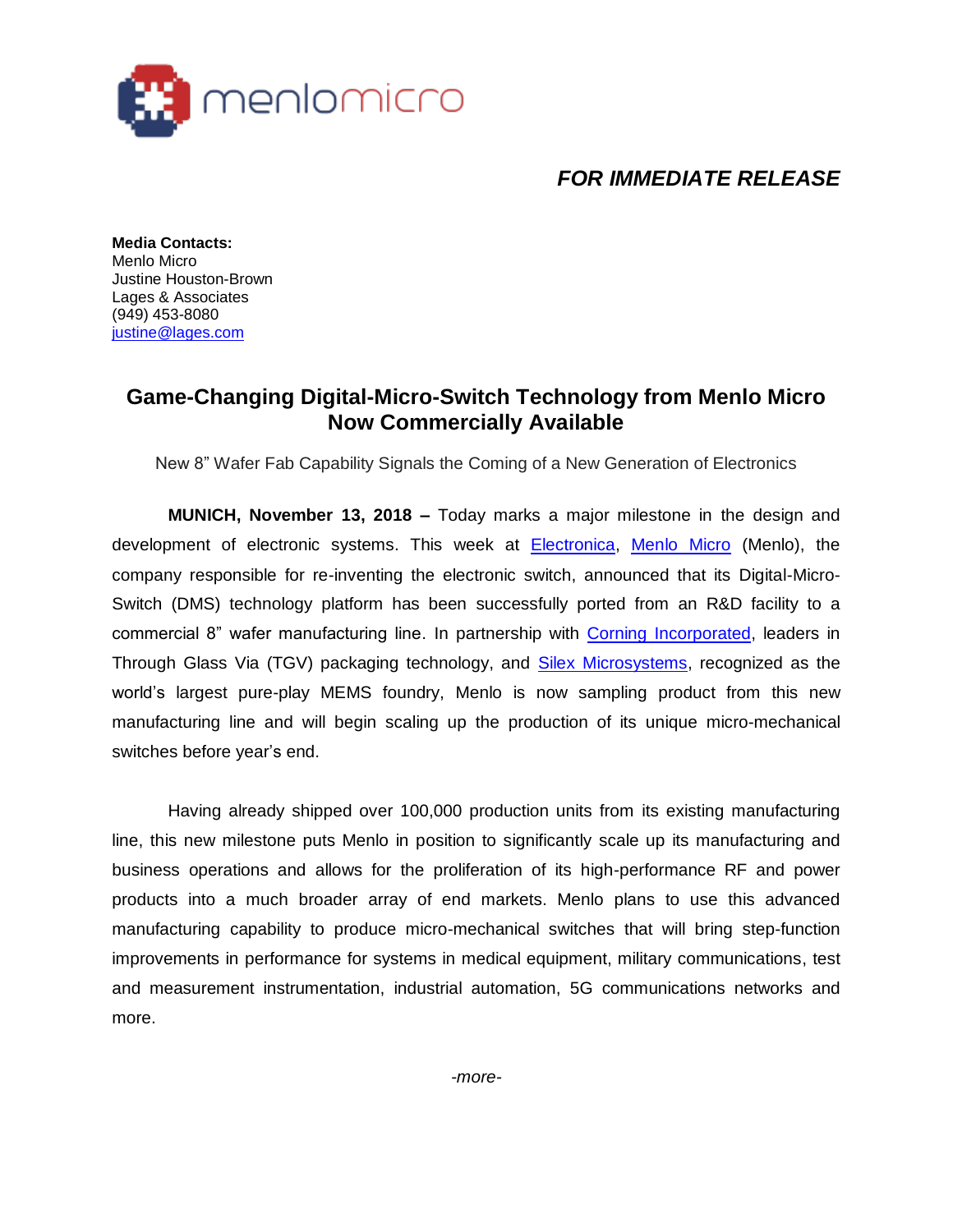#### **Game-Changing Digital-Micro-Switch Technology from Menlo Micro…/Page 2**

Menlo's new wafer manufacturing line is the result of the company transferring its proven, ultra-reliable DMS process, developed at GE Global Research, to Silex Microsystems. According to Chris Keimel, CTO for Menlo Micro, "In less than two years, we've been able to successfully transition our robust and reliable MEMS switch process from a research environment to a true production fab. In this period of time, we have also achieved several key technical milestones, most notably the integration of Corning's TGV substrates with Menlo's MEMS switch process to deliver a miniaturized, chip-scale-package solution for our products. Scaling the process to an 8" production line is a significant step that brings size, cost, performance, and manufacturability improvements to Menlo's DMS products – and demonstrates that the technology can indeed be scaled to commercial levels."

Innovations in advanced alloys, processing and packaging have allowed Menlo to shrink the size of its products by more than 60 percent when compared to previous generations. Menlo's material science breakthroughs have also enabled a simplified manufacturing flow, representing a 30-40 percent reduction in manufacturing steps when compared to typical CMOS processes. This simplification helps to reduce manufacturing costs. Together, these advancements play a key role in Menlo's vision of reducing the size, weight and power consumption of critical electronic systems.

Menlo's unique approach allows it to offer unprecedented power handling in a micromechanical device with superior electrical performance, size, cost, and reliability as compared to both traditional mechanical relays and solid-state devices. Menlo's switches are built in a structure smaller than a human hair, yet they have been proven to be capable of handling kilowatts of power – while operating 1000x faster and lasting 1000x longer than typical mechanical relays.

This week at Electronica, the largest electronics-focused trade show in the world, Menlo can be found in Hall 5, booth 454/6 on the show floor of Neue Messe München in Munich, Germany.

For more information, please visit [www.menlomicro.com.](http://www.menlomicro.com/)

*-more-*